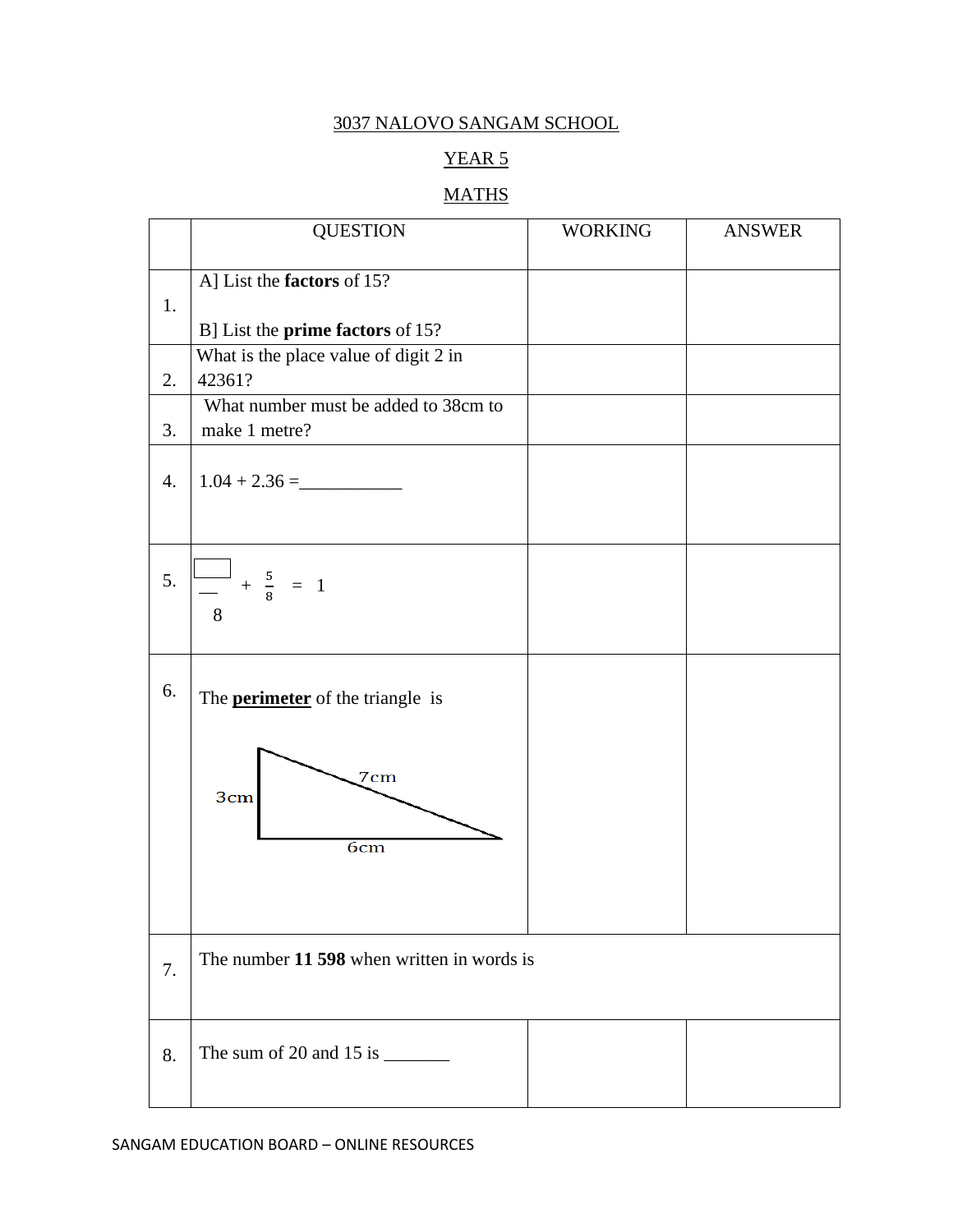# YEAR 5

## ENGLISH

### **LETTER WRITING**

Your name is Raj. Complete this letter to your friend, Avi who lives in USA about the earthquakes that they are experiencing in their country. Put in the appropriate words. Choose the words from the list given below.

| happy                                                                                                                                                      | safe  | <b>USA</b> | love        |  |  |  |  |  |
|------------------------------------------------------------------------------------------------------------------------------------------------------------|-------|------------|-------------|--|--|--|--|--|
| country                                                                                                                                                    | radio | hear       | earthquakes |  |  |  |  |  |
| read                                                                                                                                                       | write | family     | May         |  |  |  |  |  |
| <b>Malolo Primary School</b><br>Nadi<br>Fiji<br>2020<br>Dear Avi<br>Hi! How are you? I am fine. I hope you are well. I was very __________ when I received |       |            |             |  |  |  |  |  |
| your letter last week.                                                                                                                                     |       |            |             |  |  |  |  |  |
|                                                                                                                                                            |       |            |             |  |  |  |  |  |
| your country. We all are really worried about you and your __________. I was shocked                                                                       |       |            |             |  |  |  |  |  |
|                                                                                                                                                            |       |            |             |  |  |  |  |  |
| We are praying for the safety of all the people in your _________. God bless you.                                                                          |       |            |             |  |  |  |  |  |
| I have some work to complete. I hope that you will __________ to me soon. Give my<br>to your family. Take care and stay ________ my friend.                |       |            |             |  |  |  |  |  |
| Your friend                                                                                                                                                |       |            |             |  |  |  |  |  |
| Raj.                                                                                                                                                       |       |            |             |  |  |  |  |  |
|                                                                                                                                                            |       |            |             |  |  |  |  |  |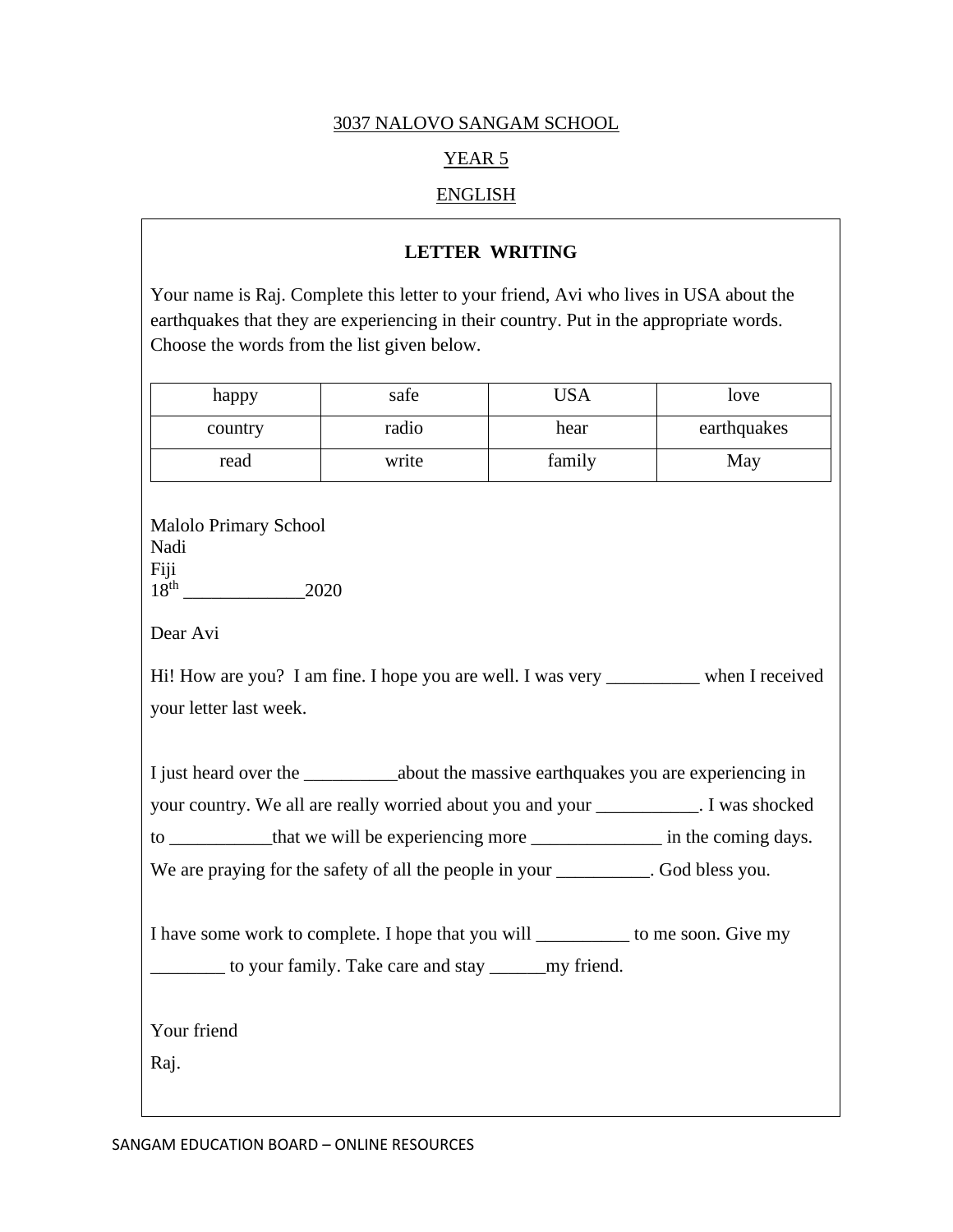# YEAR 5

#### GENERAL SUBJECTS

## **FILL IN THE BLANKS**

Fill in the blank spaces using the words in the box

|                  | liquid      | physical                                                                          |  | molars<br>property solid melting | ice | leaflets<br>air                                                     | photosynthesis                                                                    | protect    |  |
|------------------|-------------|-----------------------------------------------------------------------------------|--|----------------------------------|-----|---------------------------------------------------------------------|-----------------------------------------------------------------------------------|------------|--|
| $\overline{1}$ . |             |                                                                                   |  |                                  |     |                                                                     | When we put some juice in the freezer of a refrigerator it will turn into         |            |  |
| 2.               | themselves. |                                                                                   |  |                                  |     |                                                                     | Animals that live on sandy shore bury themselves in the sand to _________________ |            |  |
| 3.               |             |                                                                                   |  |                                  |     | <b>EXECUTE:</b> teeth are used for chewing food.                    |                                                                                   |            |  |
| 4.               |             | The process by which plants make their food is called                             |  |                                  |     |                                                                     |                                                                                   |            |  |
| 5.               |             | When candle wax is heated, the solid wax melts and becomes _____________________. |  |                                  |     |                                                                     |                                                                                   |            |  |
| 6.               |             | Each matter has a ___________________________.                                    |  |                                  |     |                                                                     |                                                                                   |            |  |
| 7.               |             |                                                                                   |  |                                  |     |                                                                     | <i>marricles are joined together and cannot move.</i>                             |            |  |
| 8.               |             |                                                                                   |  |                                  |     |                                                                     | Dangerous gases from vehicles and factories causes ______________________________ | pollution. |  |
| 9.               |             |                                                                                   |  |                                  |     | is the process of changing solid to liquid.                         |                                                                                   |            |  |
| 10.              |             |                                                                                   |  |                                  |     | Reversible changes is also known as _______________________ change. |                                                                                   |            |  |
| <b>DIAGRAMS</b>  |             |                                                                                   |  |                                  |     |                                                                     |                                                                                   |            |  |

A The diagram given below shows how matter changes its state.



shutterstock.com · 432674344

\_\_\_\_\_\_\_\_\_\_\_\_\_\_\_\_\_\_\_\_\_\_\_\_\_\_\_\_\_\_\_\_\_\_\_\_\_\_\_\_\_\_\_\_\_\_\_\_\_\_\_\_\_\_\_\_\_\_\_\_\_\_\_\_\_\_\_\_\_\_\_\_\_\_\_\_\_\_ \_\_\_\_\_\_\_\_\_\_\_\_\_\_\_\_\_\_\_\_\_\_\_\_\_\_\_\_\_\_\_\_\_\_\_\_\_\_\_\_\_\_\_\_\_\_\_\_\_\_\_\_\_\_\_\_\_\_\_\_\_\_\_\_\_\_\_\_\_\_\_\_\_\_\_\_\_\_

- (i) What is happening to the ice cube?
- (ii) Is the change above reversible or irreversible?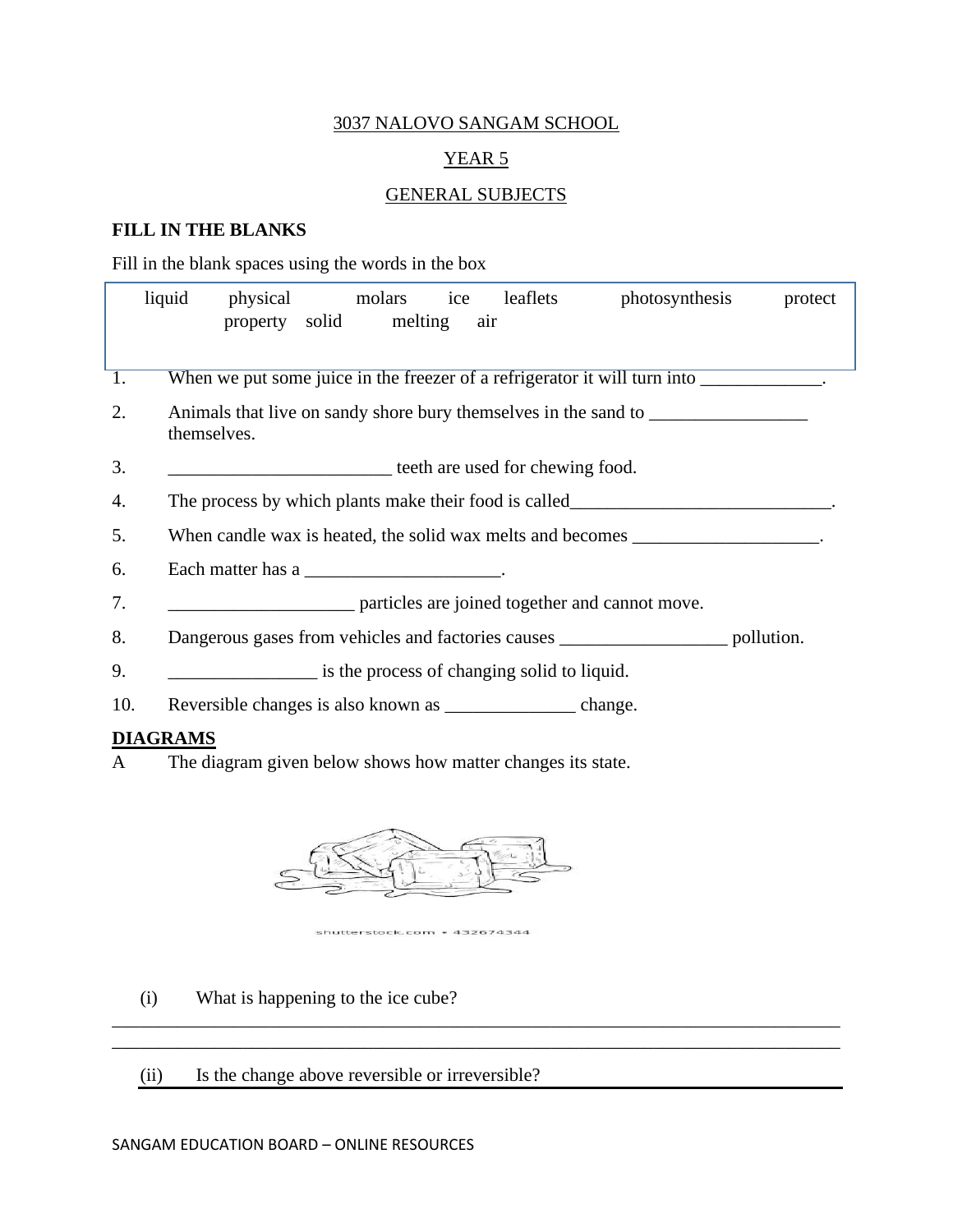# YEAR 5

# **HINDI**

# व्याकरण और प्रयोग

|                |                                              | अ: दिए गए शब्दों में से सही शब्द चुनकर इन वाक्यों को पूरा कीजिए । |                |        |    |       |         |       |     |  |  |
|----------------|----------------------------------------------|-------------------------------------------------------------------|----------------|--------|----|-------|---------|-------|-----|--|--|
| $\delta$ .     |                                              | दही मेज़ पर गिर                                                   | -------------- |        |    |       |         |       |     |  |  |
|                | क.                                           | गई                                                                |                |        |    | ख.    | गये     |       |     |  |  |
|                | ग.                                           | गया                                                               |                |        |    | घ.    | गयो     |       |     |  |  |
| ২.             | हमारी पढ़ाई तीन बजे खत्म ------------ है ।   |                                                                   |                |        |    |       |         |       |     |  |  |
|                | क.                                           | होता                                                              |                |        |    | ख.    | होती    |       |     |  |  |
|                | ग.                                           | होते                                                              |                |        |    | घ.    | होतीं   |       |     |  |  |
| ₹.             | मुझे नहीं मालूम वह  -------------  बेटा है । |                                                                   |                |        |    |       |         |       |     |  |  |
|                | क.                                           | किसके                                                             |                |        |    | ख.    | किनके   |       |     |  |  |
|                |                                              | ग. किसको                                                          |                |        | घ. | किसका |         |       |     |  |  |
| 8.             | <b>पुसतक</b> शब्द की सही वर्तनी बतलाइए ।     |                                                                   |                |        |    |       |         |       |     |  |  |
|                | क.                                           | पूस्तक                                                            |                |        |    | ख.    | पुस्तक  |       |     |  |  |
|                | ग.                                           | पुशतक                                                             |                |        |    | घ.    | पुस्ताक |       |     |  |  |
| ч.             | मुझे मालुम था  ---------  सतीश बीमार है ।    |                                                                   |                |        |    |       |         |       |     |  |  |
|                | क.                                           | कि ख.                                                             |                | की     |    | ग.    | के      | घ.    | को  |  |  |
| ξ.             | सुमन  की पुस्तक चोरी हो ---------  है ।      |                                                                   |                |        |    |       |         |       |     |  |  |
|                |                                              | क. गया   ख. गईं                                                   |                |        |    | ग.    | गयो     | घ.    | जाए |  |  |
| $\mathcal{G}.$ |                                              | कुछ बच्चे अभी भी मैदान में खेल -------- हैं ।                     |                |        |    |       |         |       |     |  |  |
|                | क.                                           | रहे                                                               |                | ख. रही |    | ग.    | रहा     | घ.    | रहो |  |  |
| ς.             |                                              | कड़ी धूप पड़ने से कुएँ का पानी सूख -------------- ।               |                |        |    |       |         |       |     |  |  |
|                | क.                                           | गया                                                               |                | ख. गई  |    | ग.    | गए      | घ.    | गयो |  |  |
| 80.            |                                              | तुम बुधवार को ---------- घर जा रहे हो ?                           |                |        |    |       |         |       |     |  |  |
|                |                                              | क. किसके  ख. किसको $\,$ ग. किसकी $\,$ घ.                          |                |        |    |       |         | किसका |     |  |  |

SANGAM EDUCATION BOARD - ONLINE RESOURCES